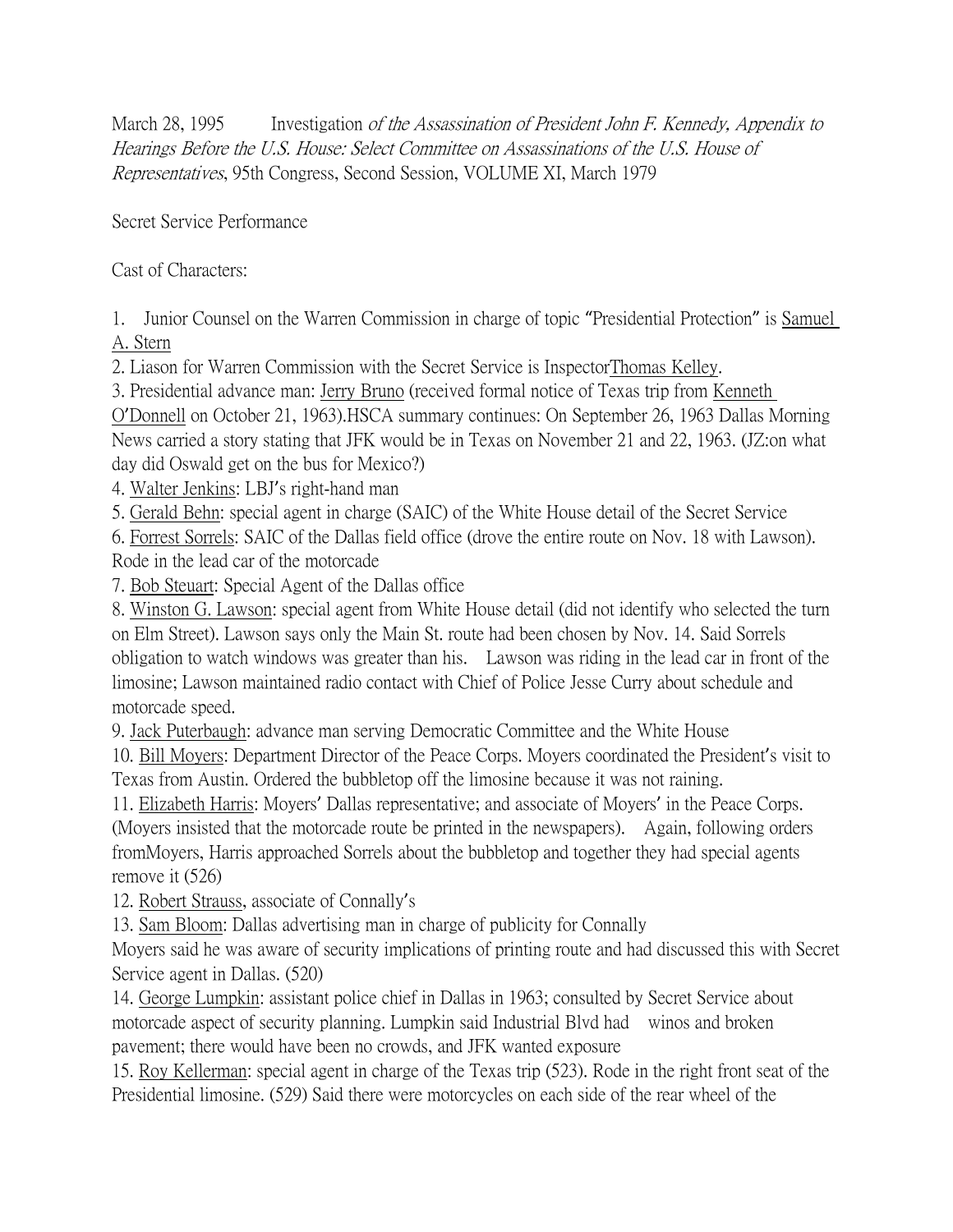limo.WCR does not press Kellerman on this point.

16. Floyd Boring, Assistant Chief of SS White House detail

- 17. John Joe Howlett, local SS agent in Dallas, working with Sorrels
- 18. Robert I. Bouck, SAIC of PRS

19. James Rowley, overall Chief of the Secret Service

20. Jesse Curry: Dallas Chief of Police

21. Perdue W. Lawrence: Dallas Police Department Captain: in charge of traffic control as of Nov.

19. On Nov. 20, he discussed motorcycle escorts with Lunday and Batchelor. No SS present at this meeting, where all decided to use 18 cycles, some to be alongside the limo.

22. R.H. Lunday: Deputy Chief, Dallas Police Dept. Lawrence's supervisor. Lunday: Head of the Traffic Division

- 23. Charles Batchelor, Assistant Chief, Dallas Police Dept. Lunday's supervisor.
- 24. Stevenson, Deputy Chief DPD
- 25. Fisher, Deputy Chief, DPD
- 26. Souter, Captain, DPD
- 27. King, Captain, DPD
- 28. Sawyer, Inspector, DPD
- 29. David Grant, SS agent

30. Marion L. Baker: Motorcycle officer riding to the right rear of the limo.Says SS did change original DPD plan for motorcycles escort. Says his sergeant told him not to ride directly next to JFK but to fall behind the limo. Baker received this instruction 5 or 10 minutes before the motorcade left Love Field. His sergeant also told Baker to fall in beyond the press car. Baker was on Houston St. at the first shot.

31. Billy Joe Martin: DPD motorcycle officer assigned to ride to left and rear. Says JFK told him not to stay in close formation immediately to the rear of the limo.Says he was 5 feet to the left and 6-8 feet to the rear of the left bumper. Hargis was on his right as they turned onto Elm Street

32. Bobby W. Hargis: DPD motorcycle officer assigned to ride to the left and rear of the limo. Says he was right next to Mrs. Kennedy at the first shot.

33. Clyde A. Haygood: DPD Motorcycle officer assigned to the right rear of the limo. Offered no explanation for riding several cars behind the limo. He was on Main Street at the time of the shooting. 34. Fritz: Captain (Chief of DPD Homicide)

Topic: Politics and Presidential Protection: The Motorcade

Staff Report of the Select Committee on Assassinations U. S. House of Representatives, Ninety-Fifth Congress, Second Session, March, 1979

begins on p. 505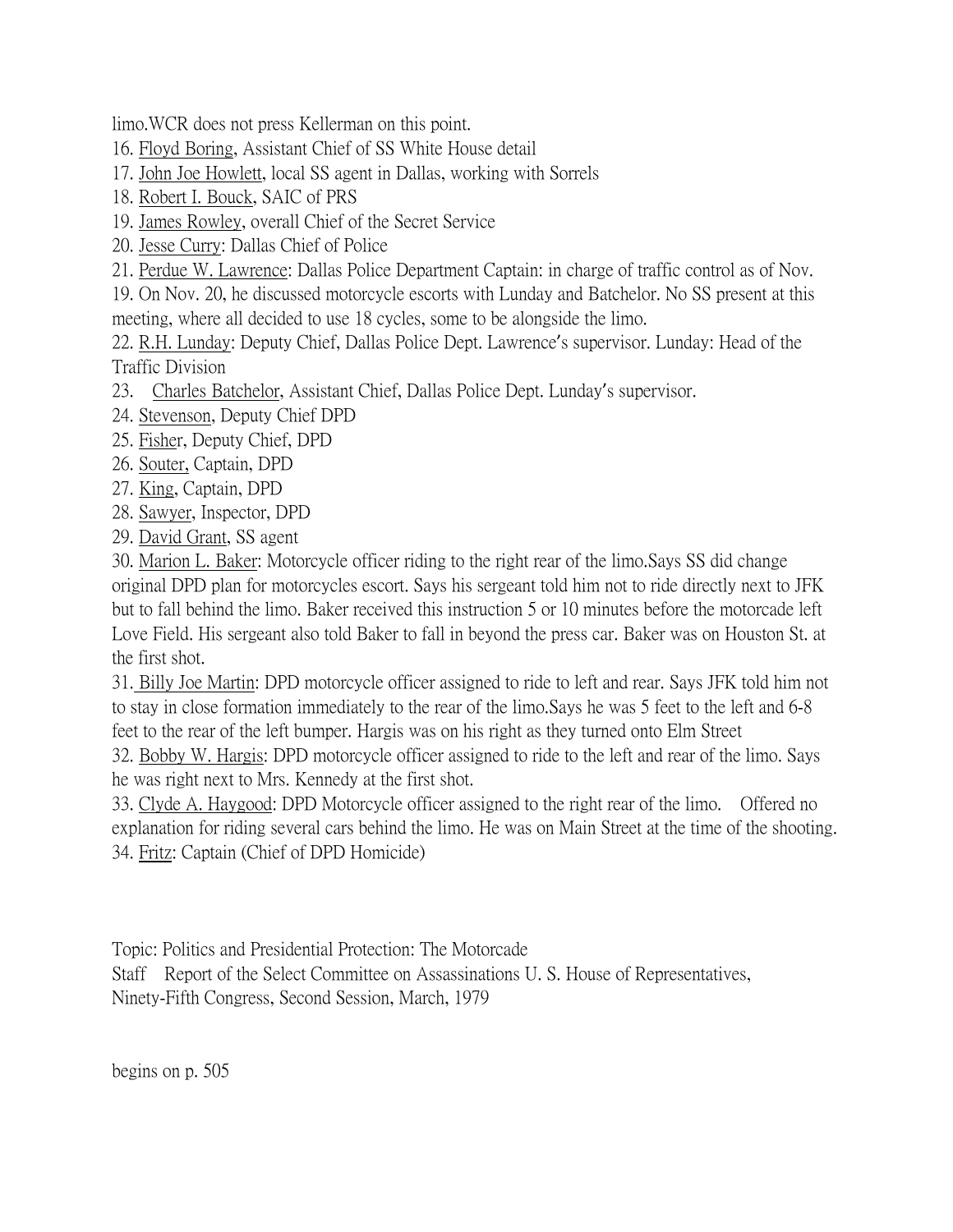p. 508: JZ: some discrepancy on Main Street: the summary states that if motorcade had been traveling from west to east (an option if the women's building rather than the Trade Mart had been chosen), there would not have been a slowing down because the car would proceed directly east on Main Street. Summary also states that Mrs. Kennedy would have been on JFK's left thereby blocking the view of the two gunmen.

1. Laura has book by Robert Blakey: says taking Main Street would entail driving through an unattractive neighborhood, so the route to Trade Mart had to take Elm Street. Despite maps, Elm and Main Street do not merge. Main Street route west of Dealey Plaza would have meant the route would go through a bad area.(Note: p. 521: SAIC Forrest Sorrels says he chose the Main-Houston-Elm route as the most direct route to the Trade Mart)

On another topic: TCU decided not to award JFK an honorary degree. Decision not to award was November 1, 1963.

On Secret Service Methods: p. 517: reference to Secret Service standard operating procedure: (issue: special agent from WH detail advances the president's trip by traveling to the proposed site of visit.

Dallas Times Herald published motorcade route on Wednesday, Nov. 20, 1963 in the afternoon. Dallas Morning News published route on Thursday morning.

According to Eizabeth Harris, SA Lawson and Curry were working on getting a fix on the known troublemakers(521)

Lawson recalled that the route was published on Nov. 19, 1963.

.(522) Shortcomings in the way Samuel Stern questioned Sorrels; not enough information on logistics of choosing the motorcade route and logistics. Stern asked why expressway was approached from Elm Street instead of Main Street at western end of Dealey Plaza

Sorrels: 1. Size and cumbersomeness of the motorcade

 2. Raised divider separated Main Street lane from Elm Street lane at the foot of the ramp up to the expressway

## BOTH OF THESE POINTS KEPT SORRELS FROM DIRECTING THE ROUTE ON MAIN STRET

STERN DID NOT MAKE IT CLEAR IN HIS QUESTIONS THAT IT WAS POSSIBLE TO GET TO THE TRADE MART WITHOUT ENTERING THE ELM STREET RAMP.

Motorcade could have taken Main Street to Industrial Blvd to the Trade Mart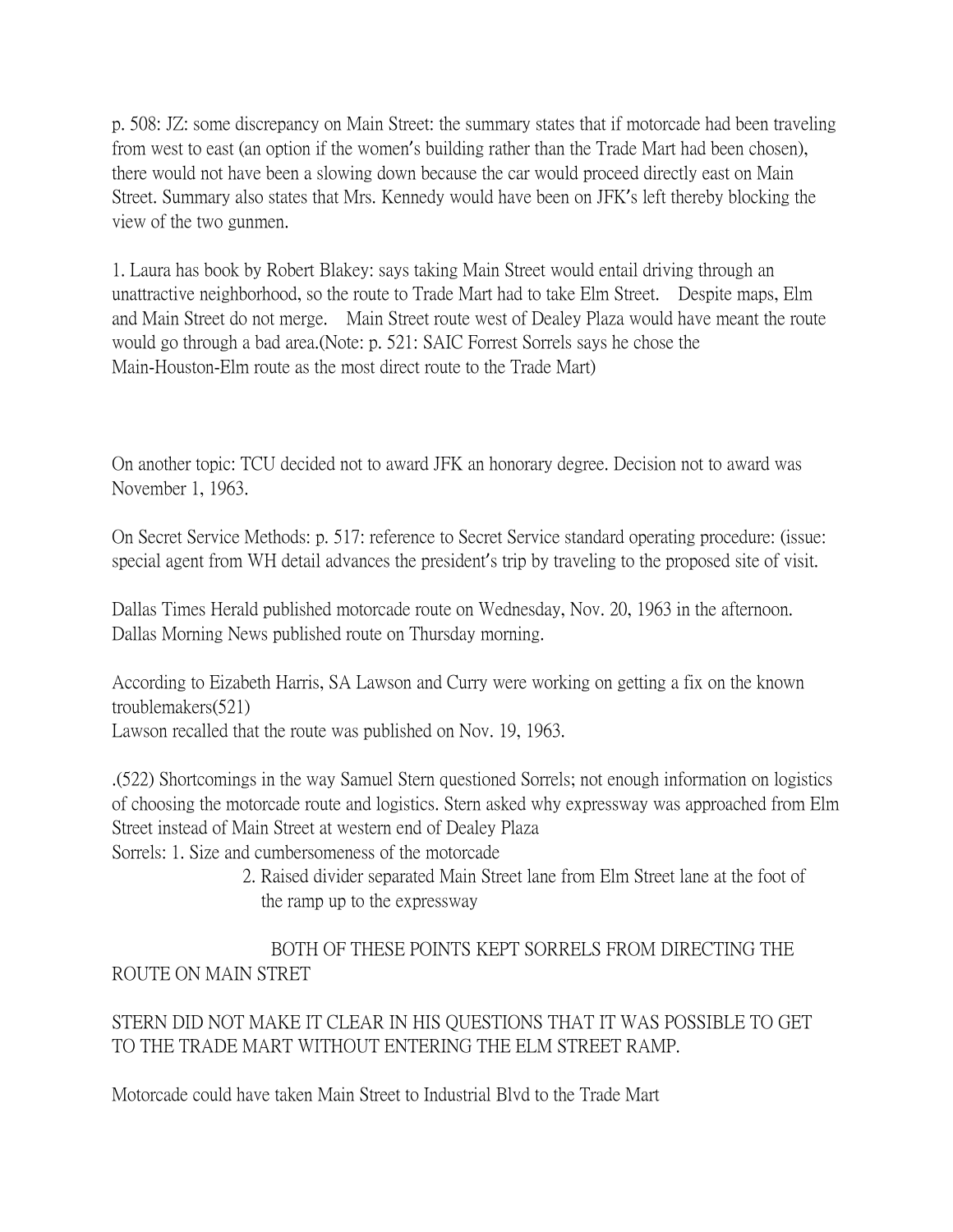HSCA reviewed the functions of the PRS: meant to function both as respository of information about threats to the security of protectees AND as a provider of such information to agents in all types of assignments. It acquired and made available information received from its own agents and from other sources (JZ: what other sources?)

## Process:

In 1963, Info from any outside source to local SS office "was relayed by the local office of PRS headquarters in Washington". (JZ: this is a quotation; should "of" be to?)

(523)HSCA criticizes WC: leaves out description of how threat information was processed and analyzed by PRS and of how its results of analysis were communicated to local field offices. Lawson's testimony suggested that Washington, D.C. office would normally send info. about Presidential trips within that city; PRS seldom provided advance agents with threat information before their departure. (JZ: This bit seems quite careless; how does PRS convey its information? And to whom? On a timely basis?

Kellerman traveling with JFK so he was not involved in active investigation in Dallas concerning evidence of threats

SS SOP (523): SS procedure required an inquiry to be made of the PRS about one week before a trip was assigned. So Kellerman says he received assignment on Nov. 17 and by custom a check with PRS was made on Nov. 10, 1963 (JZ: the way this is worded is confusing: if Kellerman was given the assignment on Nov 17, how could he check with PRS on Nov. 10?) Kellerman did not know who made the check: either Behn, Boring, or an unnamed agent. Kellerman said he received no information , AND HE CONSIDERED THIS 'UNUSUAL." (523)

Contrast Kellerman with Lawson, who knew his role in the Dallas trip no later than Nov. 8, nine days before Kellerman. Kellerman was Lawson's superior. Kellerman had overall responsibility for the trip.

Nov. 8: Lawson checked with PRS at Executive Office Building, learned that there were no active subjects in Dallas area, and "that no JFK file existed." (523). Lawson was in contact with Sorrels and John Joe Howlett in Dallas by Nov. 13. Discussing PRS investigations of local anti-JFK suspects

Kellerman knew nothing of local right-wing individuals and extremist groups Kellerman said he did not know of an investigation of a threat submitted to the SS by the FBI circa Nov. 21, 22. Kellerman said that it was strange (his word) that there was no information about local suspects in Dallas and nothing had been given to him. This despite the A. Stevenson incident in October 1963.in Dallas.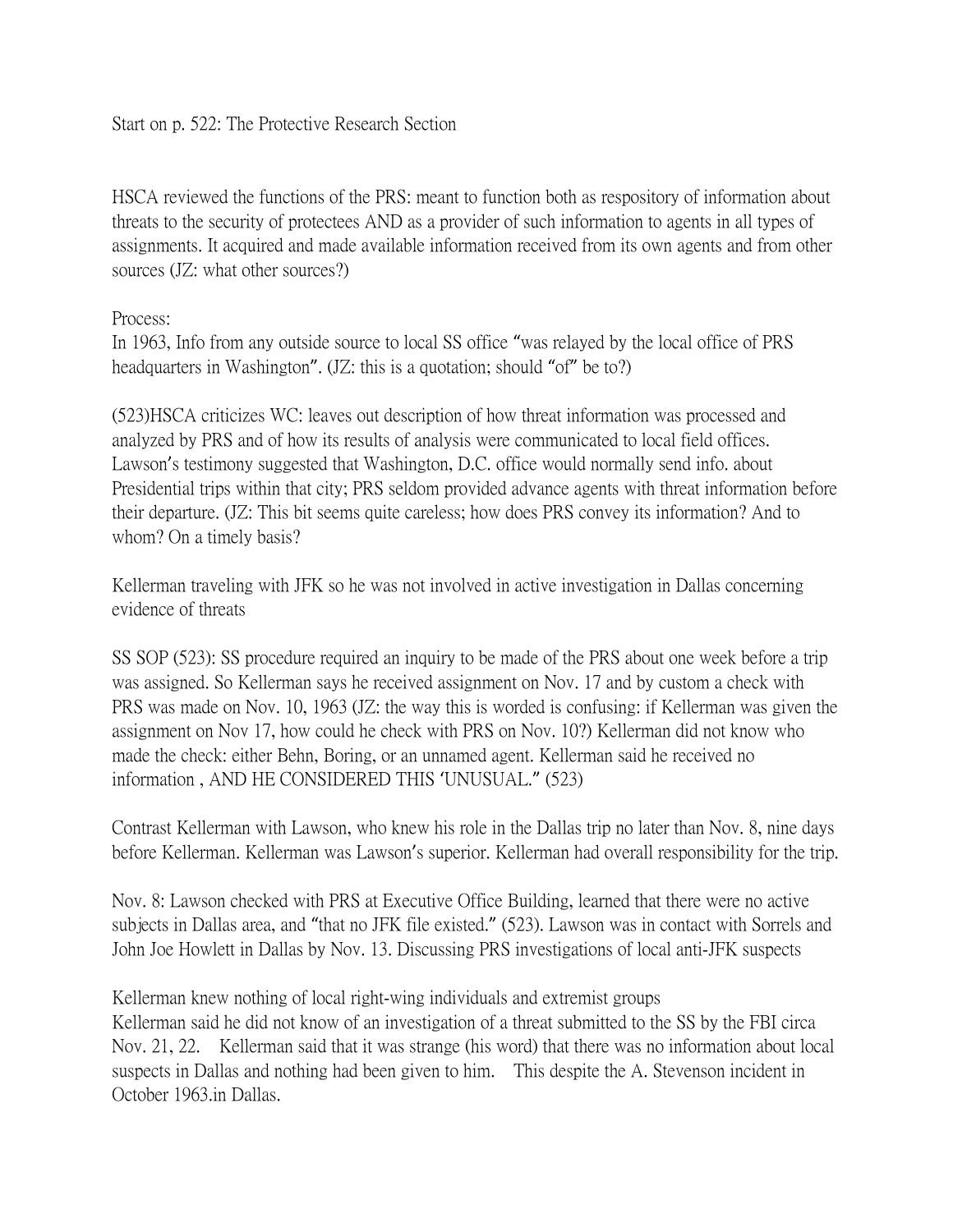See SS final report for the Nov. 21 trip to Houston: this report mentions 2 active suspects who had made threats. Kellerman was not questioned about Houston.

Kellerman is important because he had access to JFK and could have relayed information about threats directly, was sealed off from the information he needed.

On Nov. 21, Fbi was interested in KKK suspect. Dallas field office FBI James Hosty informed the local SS of a handbill accusing JFK of being a traitor(524). Dallas police could not track the handbill, and neither could the SS.

Lawson says the responsibility for any investigation is not his but Sorrels' or PRS

SS SOP: would not require Lawson to receive information only from the local office. He could get info. From Washington PRS as well.

SS SOP: for White House detail: advance agents and field office SAIC were to become familiar with the entire threat profile before contacting local police. (524)

Lawson White House detail agent: said his job was limited to shift work and advances: he was not encouraged to engage in investigations of threats at the local level

Lawson on SS SOP: On PRS: When Prs received information about a threat from local agent or White House detail agent making an advance, the subject was given a file number. "'In the old days,' files consisted of a folder containing 3 by 5 cards and PRS had the job of coordinating what were called 'collateral' investigations in the same or an adjacent district." (524) Lawson did not receive information from other regions.

Gerald Behn said PRS was the focus of protective operations; any threats were relayed directly to PRS fromlocal office before being referred to Chief of Whjite House detail.

The SAIC of the White House detail received field reports only from White House detail advance agents

Behn did not recall if Prs sent info to Lawson about Oct 1963 heckling of A. Stevenson, nor could Behn recal any information distributed on Edwin Walker: no one in PRS passed it on. Behn did not warn about these two.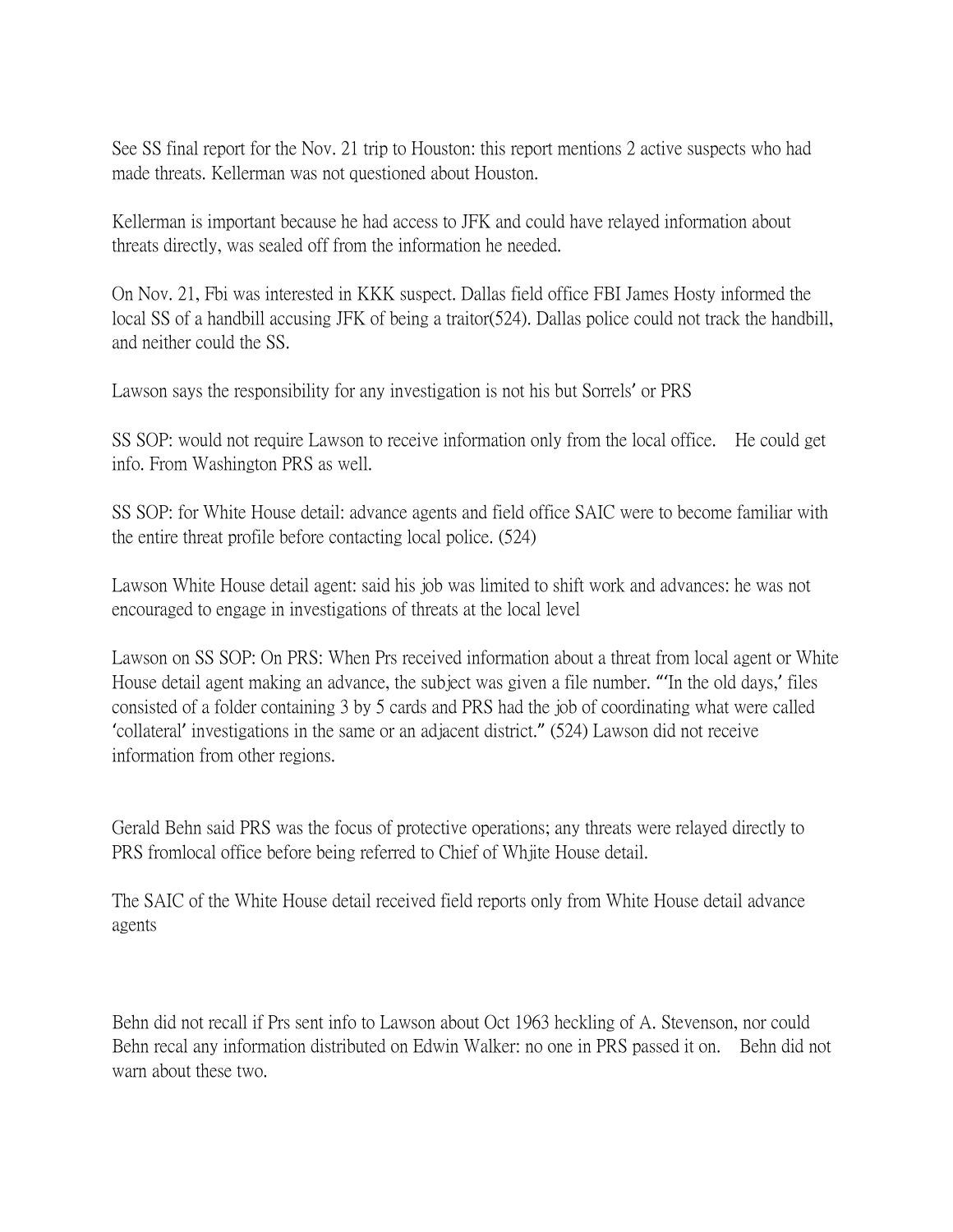© Physical Protection Along the Motorcade Route

SS defined the role of the Dallas Police

In addition to PRS functions Police also did the following: Arragements for traffic control Follow up for each policeman after motorcade passed him Assigning officers to all over and under passes

SS did not give DPD a checklist regarding crowd observation. This was not procedure for SS

Officers were placed on top of buildings at Love Field landing site (525), but there was no check of offices in buildings in the area.

(526)SS SOP: criteria for checking buildings along a motorcade route:

- 1) Presidential inaugurations
- 2) Visits by a king or president from a foreign country
- 3) when motorcade route has been known for years

Guideline may have been violated by Sorrels and Lawson regarding a familiar motorcade route. Sorrels said same route had been used by FDR in 1936.

SS SOP: Lawson says SS knows to watch all windows; he did not give a specific instruction to do so.

(527) SS agent says JFK wants motorcylces behind him so they can move up, but not alongside the limo. Quotations from testimony offer discrepancies about whether SS input caused reduction in number of motorcycles or in their position, while the numbers stayed the same. DPD Lawrence suggests that SS wanted the number reduced: that 4 near the limo was too many.

(528) Lawson said JFK did not want motorcycles alongside the limo because they were loud and interfered with conversations in the car.. Lawson did not recall any changes at the SS -DPD coordinating meetings of Nov. 21. Lawson stated that motorcycles behind the limo could move up alongside if the crowd pushed forward too far. (529) This point was lost because the motorcycle policemen had been instructed to fall so far back, even behind the press car. They offered no protection at all.

(529) The deployment of motorcycles in Dallas by the SS was surprisingly even "uniquely" insecure. (Quotation) Report on Houston visit lists several more plus more cycles to police the intersections. Nothing on motorcycles in Ft. Worth report.

(529) Lawson also refused to insert a DPD squad car with homicide dets. Behind the VP's car.. This did not nec.depart from SOP : only in New York was a homicide car a part of motorcades.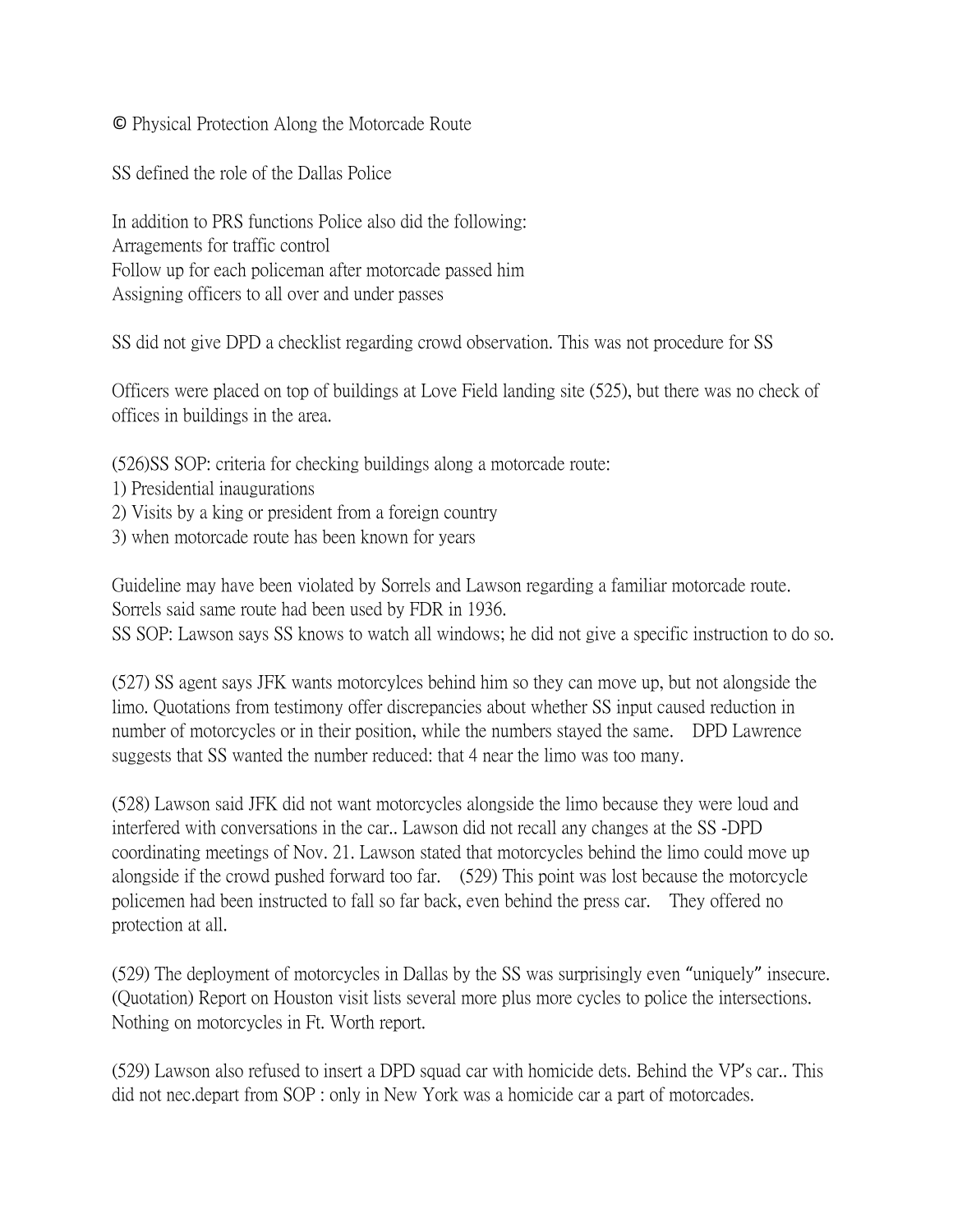Lawson specified the number of cars in the motorcade and their order. At a meeting on Nov. 14, 1963 with Sorrels and Curry , Curry understood that Capt. Fritz would be in a car behind the VP. Sorrels said nothing had been done on that at a meeting Nov. 21.. Lawson said car full of SS agents follows the VP, they want a police car in the rear of the motorcade.

Lawson rejected any responsibility for any discussion of the homicide car: either its inclusion or exclusion.

Leads:

1. Secret Service Final Survey Report (Presidential visit of Nov. 21, 1963 to Houston, Texas), Mar. 19, 1978, HSCA, p. 7( JFK document No. 014979).

2. Secret Service Final Survey Report (Presidential visit of Nov. 22, 1963, to Ft. Worth, Texas), Mar. 19, 1978, HSCA, p. 3 (JFK document no. 014980).

3. Winston G. Lawson, special Secret Service agent from White House detail: On PRS procedues, Lawson commented on files consisting of a folder containing 3 by 5 cards of each threat. Each threat subject had a file number. Prs had the job of coordinating collateral investigations in the same or an adjacent district. (524)

NOTES ON TESTIMONY BY INSPECTOR THOMAS J. KELLEY, ASSISTANT DIRECTOR OF PROTECTIVE OPERATIONS IN WASHINGTON, D.C. INHOUSE SELECT COMMITTEE VOLUME NO. 3, 323-356

(325) Kelley: not conducting a criminal conspiracy investigation but to find out what had happened and what the role of the SecretService had been. With Forrest Sorrels, Kelley sat in on the second interrogation of Oswald.. Kelley conducted four interviews with Oswald. Kelley wanted to know if Oswald was the assassin; whether he had accomplices; whether there were problems that Secret Service might be facing with the assassination of other people. Kelley says too many people were in on the interrogration controlled by Capt. Fritz of the Dallas police.

(326) Kelley asked Oswald if he killed President Kennedy. If he had not done it, say so. Oswald said the Kelley that he would talk to him later on. SS had personal interviews with Marine Oswald to gather infoirmation on Lee's background.. "There was a great deal of information coming to us in the Dallas office at that time from the other agencies who had information on Oswald. The FBI had information on him....The Dallas police had some information on him and the State Department had some information on himin connection with his trips to Russia. The military was supplying information to our headquarters and it was being provided to me at Dallas."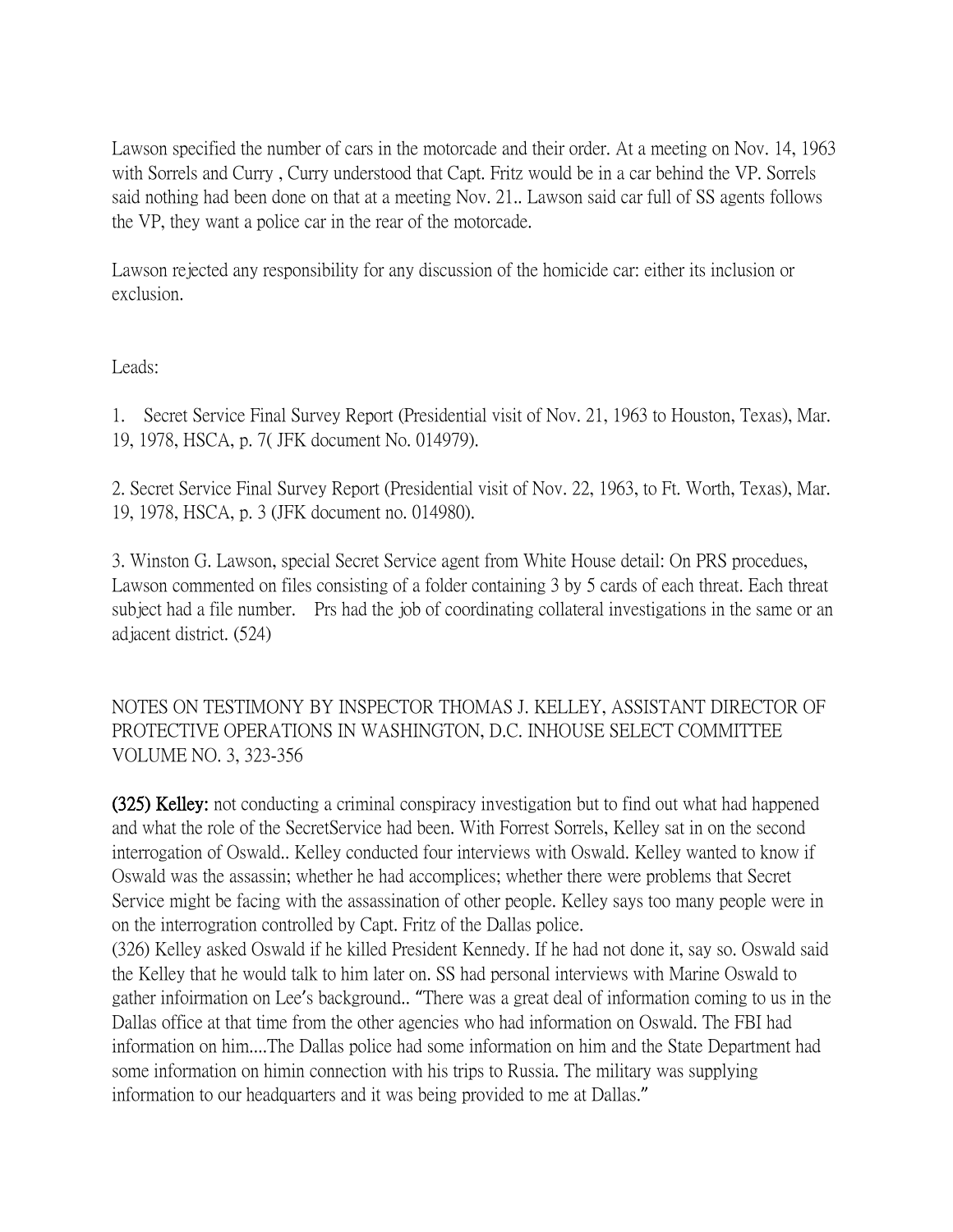(327) Kelley: Secret Service had nothing in its files about Oswald before the assassination. The SS prepared a serries of documents on Oswald background. Kelley did not ask field offices to to conduct investigations of suspects who might have had a connection with Oswald.. PRS was ccordinating information coming from other agencies and sending it to Kelley in Dallas. SS conducted investigation into source of the rifle in Chicago.

On SS agents out drinking the night before: Kelley: they were not in violation of any SS rules warranting any action- only poor judgment.The inquiry indicated this night out had no bearing on performance the following day in Dallas.

(328) None of the agents were in delectionof duty. Kelley never talked with driver of the limo. Kelley says the general instrctions are to drive safely and to get President away from dangerous situations. Driver had no formal training in evasive driving.The special agent in charge of the White House detail had been removed and demotted. That agen was not at Dallas. He had selected agents agents and had made arrangements for the trip.

(329) Kelley: this agent's performance was normal. In response to counsel's question about what field offices were turning up, Kelley says there were reports of Oswald being sighted in various cities especially New Orleans. Counsel brings up FPCC and Kelley says this came out of New Orleans. One of the SS agents had interviewed Marina Oswald shortly after the assassination. She said she was a strong Castro supporter.. Kelley said that before the assassination, SS hadinvestigations going on concerning groups that had threatened the President. Kelley says this in response to counsel's question about SS awareness of Cuban organizations. (JZ: note that SS is not necessarily put onto the Cuba track by the FBI, but SS had previously investigated Cubans before the assassination. Are FBI Cuban groups/individuals different from SS targets of investigation preassassination?) Kelley had not made any specific requests about Cuban groups.

(330) Counsel mantions report of agent in Chicago regarding specific threat by Cubans there.. Kelley was aware of this investigation when he was in Dallas but filed no report on it.. Miami reports on Cuban activity connected to Chicago activity. Miami intersting to SS becuase of Kennedy's visits to Florida., preassassination. In Miama investigation the name Quentin Pina Machado was mentioned, and Kelley said this came up in infomration on pro and anti Castro groups. Counsel refers to an exhibit? JFKF-419, a report saying that if there is any international conspiracy involving Castro that Machado would be involved with carrying out Fidel's orders.Kelley says SS did not make special investigation of this point. Says both FBI and CIA were investigating this. SS was exchanging info. With these two agencies regarding Machado and Cuban radicals. In Miami area.

(331) counsel asks Kelley if he knew of any other possible conspiracies. Kelley responds that there were white rightist groups, John Birch Society, and KKK Several other people reviewed all the reports including Sorrels and the head of the PRS. SS does not gather intellegence but only evaluates intelligence. So according to Kelley the SS is dependent on other agencies to supply information.. Kelley says that probably two or three days after he arrived in Dallas, he received instructions about FBI taking over the investigation of a conspiracy. Kelley arrived in Dallas on the evening of Nov. 22. Kelley says FBI takes over on the 24th or 25th.

(332) Counsel asks Kelley if he made a point of alerting the FBI to specific areas the SS had been focusing on, i.e. Cubans in Miami and Chicago. Kelley says no he did not draw attention of the FBI to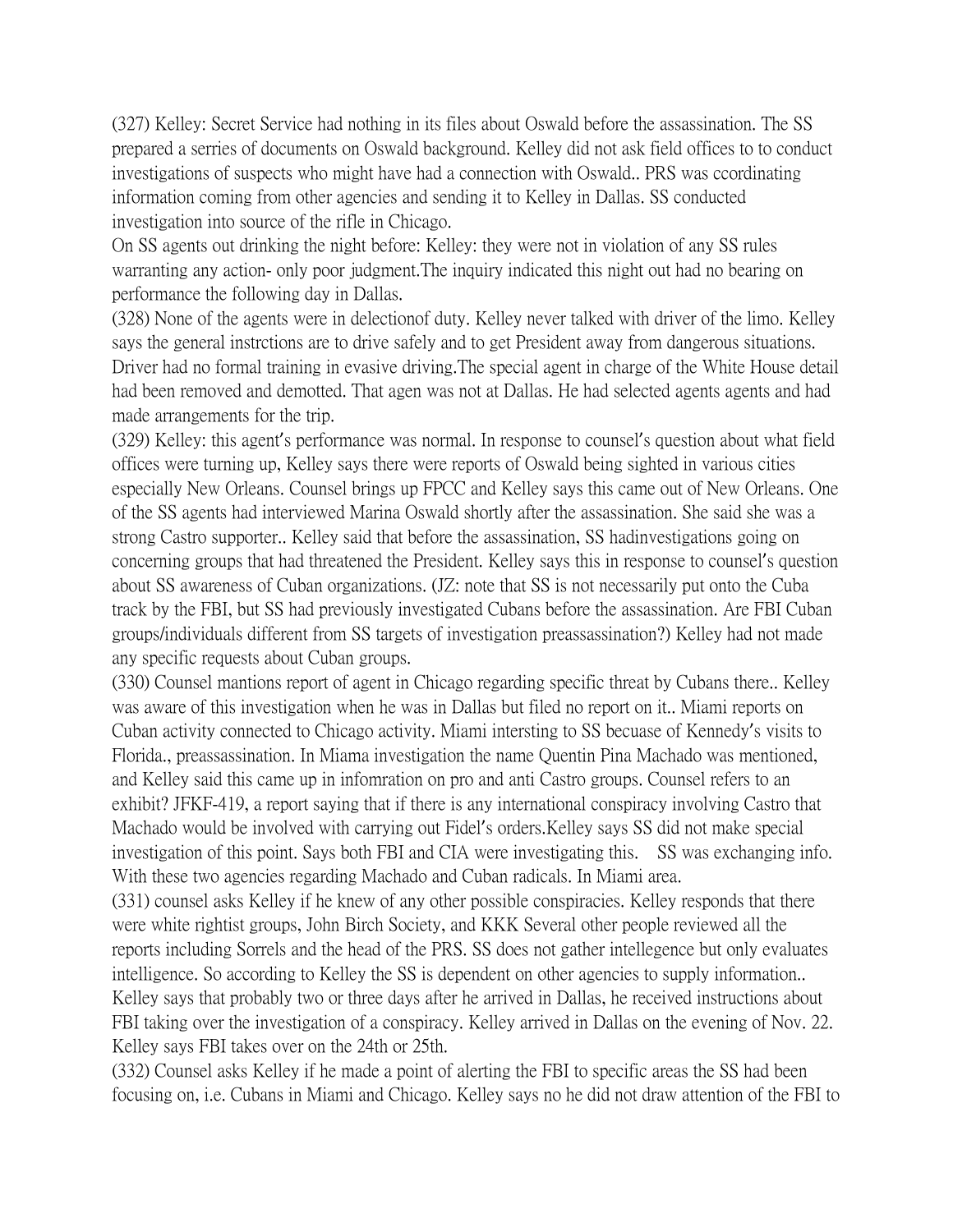this. Jim Malley was Kelle's counterpart from the FBI in the Dallas office.. Kelley had no plan to determine whether there was a conspiracy.. PRS would looked into connections between Chicago Cubans and Dallas.. Bob Bouck is head of PRS. This line of questioning stops here. Counsel asks aboutliason with FBI. SS was supplying info to FBI on Marina, they had not seen this before SS gave it to them. Kelley says he personally talked with Malley. People were approaching SS off the streets. (333) Agent Patterson had talked with an FBI agent regarding some top secret info on Oswald that could only be exchanged at the Washingotn level.. This agent said (the FBI) agent had had contact with Marina ten days before the assassination. Agent James P. Hosty. Kelley never learned wht the top secret information was.. Kelley thought it was about Oswald having visited Russia. Kelley never discussed this with Malley.. Kelley learned independently that Hosty was Oswald's "control agent." Kelley never heard about the Hosty note until he read about it in the press a year before the 1979 hearings.. FBI gave Kelley info about Oswald. That Oswald had contact with Carlos Bringuir a member of Cuban groups DRE. In this connection Kelley was asked if SS developed anything about a plot. Kelley says nothing was developed.

(334)Counsel asks Kelley if he knew that Castro had given a speech on September 7, 1963 indicating that he knew of CIA plots to kill Castro.. Kelley knew this and knew that Castro intended to respond in kind. Kelley only learned of this after he returned to Washington from Dallas..

Next Kelley's responsibilities vis a vis the Warren Commission: to assist the WC to furnish information SS had in connection with the assassination. Who determined what was supplied to the WC. Kelley : says Rankin requested what he wanted."I would make the determination as to what information I thought the Commission would want from it.. " If WC heard of something that SS might have from some other source, they would ask for it. If SS had it they would give it to the WC. If not, they would say so.. SS had documents describing what they had done in Dallas, all information that had come into Dallas office while Kelley was there. All reports and statements made by the people which were involved.. And SS gave more to WC in response to requests.. Kelley made no additional suggestions to the WC about other areas to investigate.

(335) Kelley discussed conspiaracies with staff of WC, stemming fromthreats that SS had preassassination.. Kelley discussed with staff info from field offices, presumably from Chicago and New Orleans.. SS supplied them with all the reports that we thought were pertinent to the assassination! (I.e. not all of their eports.)

Next: questions on motorcade and securing buildings.. SS supplied WC with SS procures. Kelley investigated and determined what things on the motorcade route should be examined.. Kelley says empty warehouses or partially occupied warehouses were targets to examine by SS. End of this questioning. Counsel goes on to ask about Joseph Milteer Kelley explains this was part of investigation of members of KKK and white rightists. One of whom had made a threat against JFK. Threat was from Miami and mentioned rifle fired from high building.(336) SS response to this threat was to communicate with the FBI which was continuing to keep track of these organizations. SS had received other threats similar to this one throughout the year. Counsel says this threat was specific: Nov. 18, 1963 and it would be an atempt to assassinate JFK with a rifle from a high building.. Counsel asks if SS made an effort to check the buildings Kelley responds,"What ever effort was made was a request by the advance man with the Dallas police to see what they could do about a route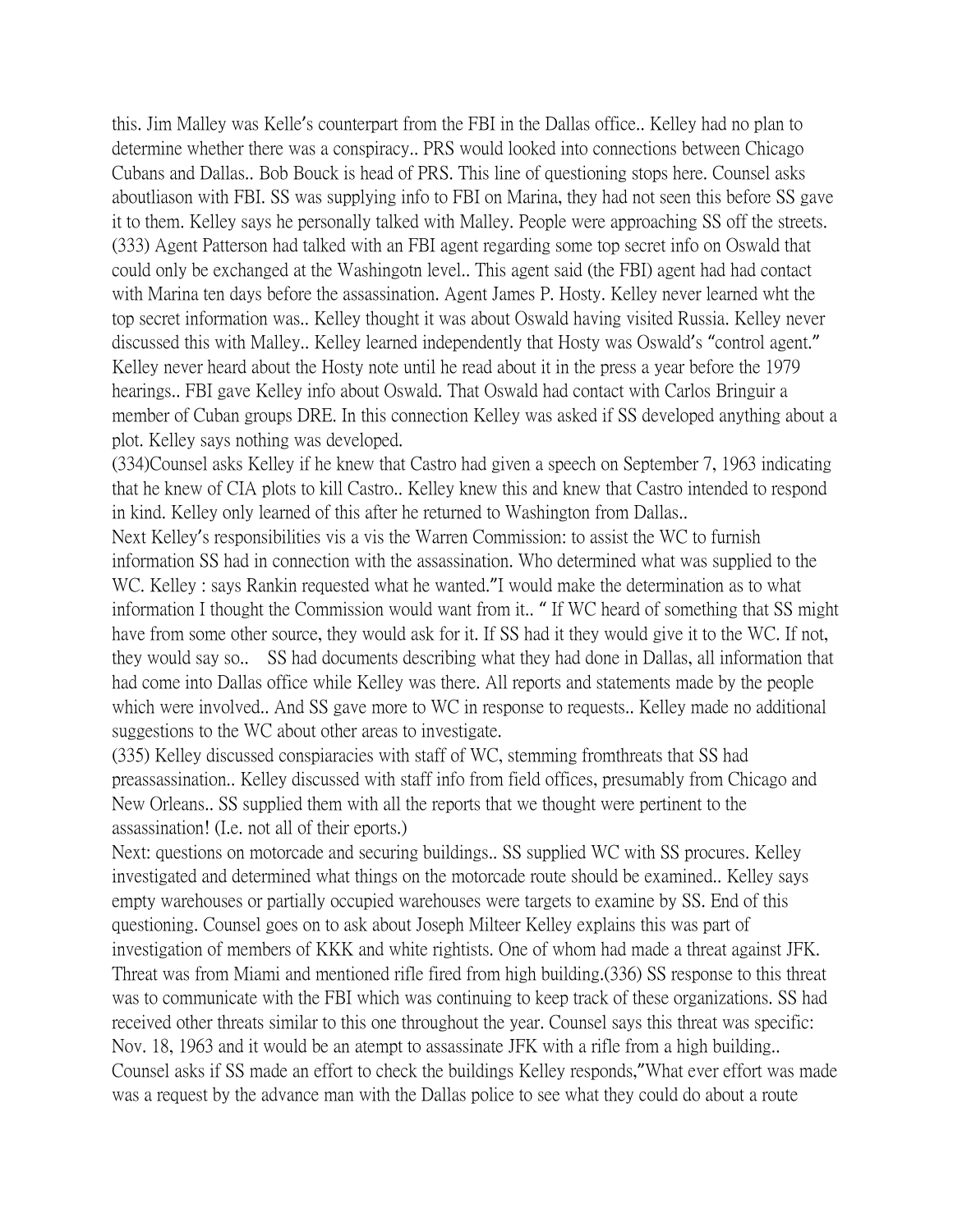survey." SS resources were extremely limited, depended on local police. "I don't know specifically what the Dallas police were asked to do or what they did on the survey route." Kelley says there was an advance report suggesting that the Dallas Police do certain things (JZ: where is this report?). Counsel asks Kelley if he reviewed the Performance of the advance agents with consideration of the Milteer threat. Whether or not the advance agents knew about ? Kelley this tryp of threat would go from SS PRS to White House detail. Kelley says WH detail received this inforation but Kelley says he does not know what they did with it. So this points the finger at Behn, Lawson, and Kellerman. Kelley does not know personally whether these WH detail men were aware of this particular threat... Next Counel asks about seriesof reports designated Cuban Plot to Assassinate the President files identified as JFK-F414 through JFK-F418, invesigation lasting from November 1962 to August 1963. Kelley has reviewed these reports Summary by Kelley: Cuban activity in the Miami area. Resulted from interception (Kelley does not say who intercepted these letters) to an address in Miami. Letters contained threats to JFK. SS asked for info from FBI, what did FBI know about the people involved. Letters were mailed from Havana Cuba. Investigation established that the personwho mailed the letters was authentic. Kelley thought that the letters were sent to be intercepted. Had SS made connection between earlier and later mentions of Quentin Pino Machado. Kelley says no connection between this investigation in Miami and the assassination in Dallas. Kelley says WC staff followed up SS leads in Miami. Next Ford from Tennesse questions Kelley: on performance of agents in Dealey Plaza responding to gunfire. Kelley says he thought about it. Agents told Kelley they did not realize they were under fire until they saw that JFK was so badly wounded.. Kelley: agents were trained to look at the crowd. Ford: what training di the agents receive?. Kelley: training in how to handle a crowd and how to attempt to keep themsekves between danger and the President's body, recognition of gunfire. Mr. Ford then sys that Mr. Maurice Martineau, the special agent in charge of the Chicago field office testified that before the assassination the field offices did not call on other Federal agencies for assistance.. Ford wants to know why SS did not ask other agencies for assisstance on these threats. Kelley says that SS called on local police. There was restriction on SS calling on FBI for physical protection. SS could ask any government agency for intelligence.SS could get bodies if it thought necessary to do so.

(339) Kelley says SS did not have enough resources nor the kinds of people and training they needed to perform protective function. SS Chicago office determined whether Alex Hidell had purchased a rifle from Klein's Sporting Goods Store. FBI agents had preceded them on that point. In the beginning,the FBI and the SS were investigating jointly. Kelley: "The rifle had been identified as having been used, the alcohol and tobacco people had identified it as having been purchased in Chicago by Oswald using his alias of Hidell. SS got that info and Kelley asked SS agent in Chicago to verify it. FBI did the same thing. (JZ: implies that neither agency trusted the ATF to come up with accurate information). Ford: did Kelley recommend to WC that they should focus on conspiracies which SS at one time was concerned about?. Kelley : we were looking at entire range of possibilities. Ford: there were significant questions about Oswald's connections with Castro's government and the Cuban groups in the US. Kelley was aware of Oswald's trip to Mexico after the assassination. Also aware of Oswald's activities in Dallas with the FPCC. No indication of connection between Oswald and radical groups among the Cubans except FPCC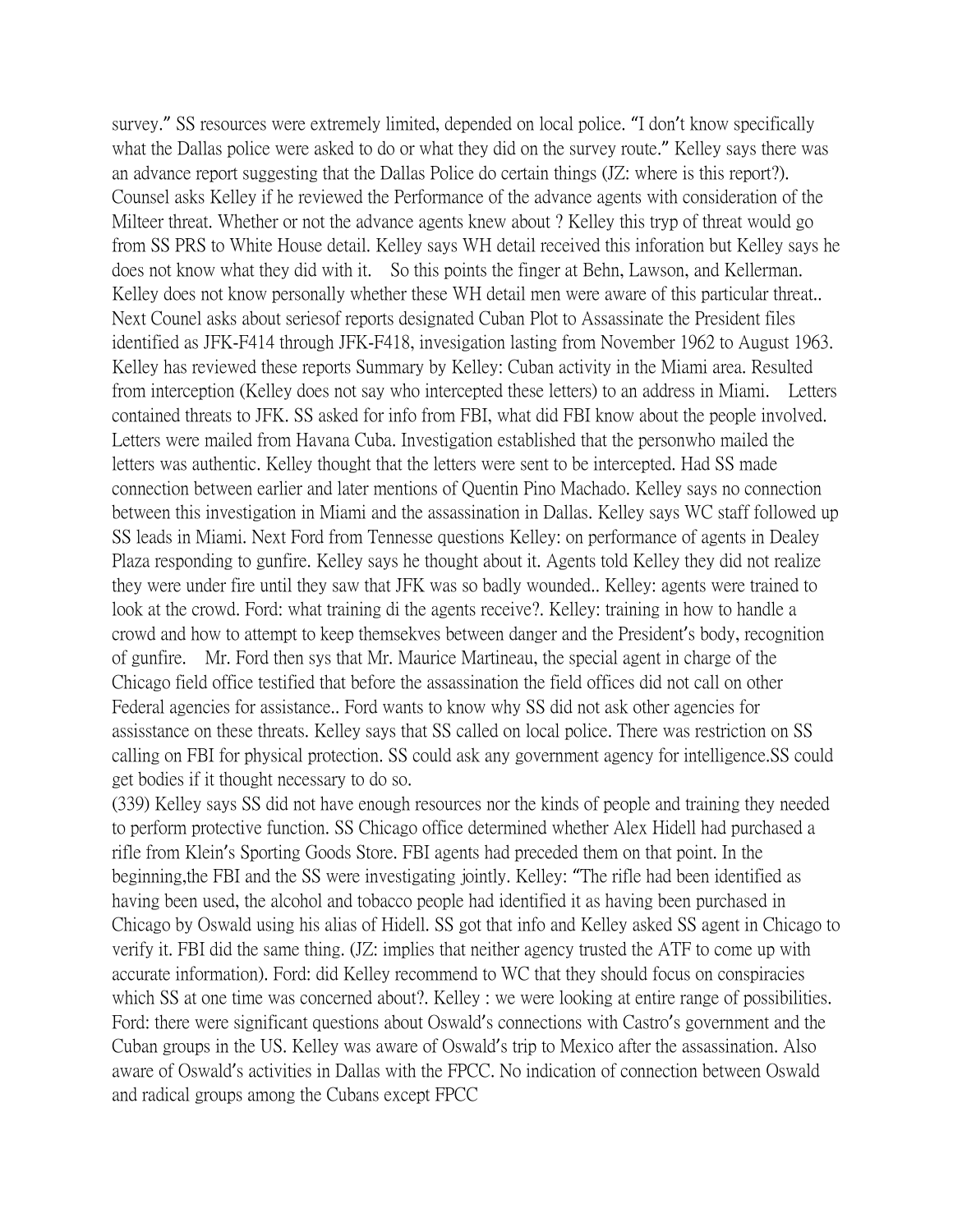(340)Ford asks Kelley why he did not review all SS files and supply more to the WC. Kelley: SS supplied everything that was pertinent, anything they asked for, and anything that we, in our opinion, thought would be intersting to them. SS held nothing back.. Ford asks Kelley if he thought FBI focused on Oswa;d and ignored conspiracy investigations. Much of the info about the Cubans was coming from the FBI. SS andFBI in Miami were exchanging info and at hdqrs regarding plots. PRS reviewed assassination investigation done by field offices. Considerd plots that came to PRS attention directly or through the agency or through the CIA..

(341) Kelley had ecided what files should be given to the Warren Com.. SS group made no recommendations to the WC regarding their work on conspiracies. The head of PRS said he had no knowledge of Castro's direct to JFK. Kelley: SS did not consider investigating pro-Castro supporters. SS only looked at threats made against the President. FBI dealt with domestic security. After the ass. All PRS files were reviewed. They were looking for info that would lead them to Oswald. FBI took over the investigation after Dec. 9. SS did not turn over their inelligence files to the FBI. Kelley: info on the Cuban conspiracies and Cuban groups was the same info that the FBI had. SS got info from FBI not the other way around. Bureau had not thought SS was concerned with this info. (JZ: this is rather confusing, no sign of SS threats in FBI reocrds I've seen)

(342) SS did not go through Cuban files for purpose of investigation of propCuban groups. SS did look through them for connection to Oswald. Even though Marina made statement about Castro and even though SS learned about Castro's statement, SS did not investigate. SS only looks at direct threats because of lack of resources.. Machado was know to the SS before the assassination. As someone who associated with someone who had threated JFK. SS did not supply file on Machado with to WC Kelley says WC did receive file on Machado"That report had a file number on it reflecting that there was a great deal more information in the Secret Service files on this particular situation."(JZ: make a note of this sytem of file numbering). Kelley refers to this group of papers as F-415. Kelley can not be sure if F 415 ever got to the WC. But SS can say that report on Machado containing the same file number as this information did go to WC so WC had access to this information.. Kelley says the WC did investigate Cubans in Miami.

(343) Kelley says SS did not give WC JFK F-415 through F-418 but did give WC infomration concerning these plots in Secret Service Report No. 206 that was sent to the WC, and this is in the commission file mentioning Quentin Machado, containing the file number under which these reports are filed.. In 1963, these doc were considered by the SS to be secret. They were not given to the WC, not because they were considered secret since other secret documents had beengiven to the WC. So why were these documents not given to WC. Kelley did not hink Cuban plot was a concern to the WC. Miami info. Had nothing to do with Oswald.. WC was looking at Oswald connection to pro-Castro groups. WC had same info from FBI and CIA. WC people may have come to SS to review this info since they had a referenced file, knowing that SS had info on these plots. But SS did not transmit these files to WC.. So SS gave WC a file number; did this indicate to WC what the file number referred to?. SS sent WC Memorandum 206 would have told WC what file numbers referred to. (JZ: consider photocopying this page 342-343)

(344) Ford says a member of FPCC is alleged to be part of a plot to Kill JFK. Anything in SS files about this group?. Kelley says not in this report which is only about Machado. This report is 2 pages.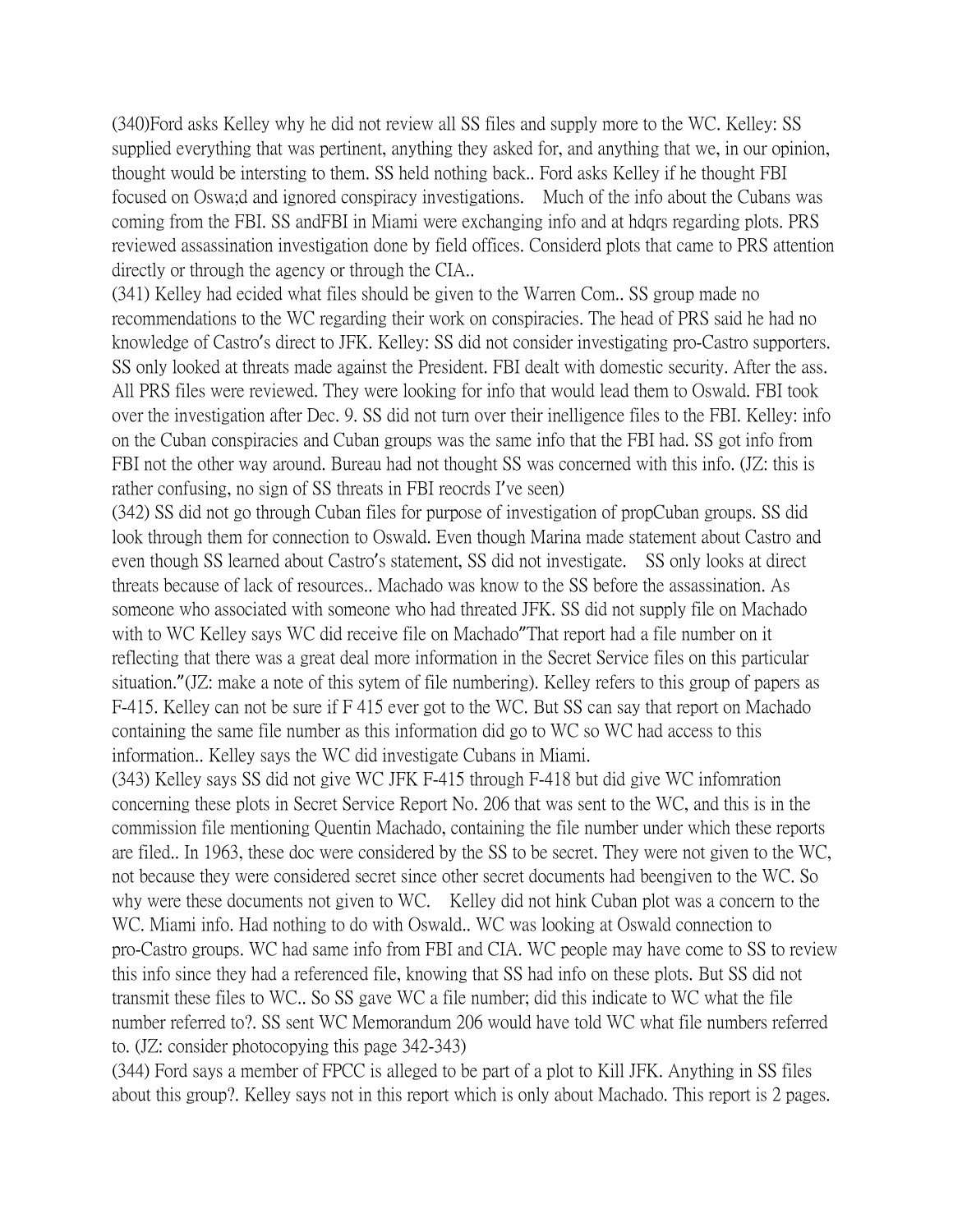Kelley was aware that Oswald was part of FPCC after the ass...

Stokes asks if performance of agents was evaluated. Kelley: activity of the night before had no bearing on thier performance or on the assassination. On Zapruder film, shows that agents could not have come up to the limo in time.

(345) Stokes: notes qick reaction of Gov Connally. Kelley says no quick reaction by Kellerman. In VP car Youngbolld reacts immediately. Agents react when Motorcade moves out after the hit.. Kellerman said lets get out after the third shot. On issue of agents the night before, Kelley defends them saying they went to get something to eat.. Investigation of that incident was done by another inspector. Stokes says it was 2 AM before they left..(346) Kelley says it did not affect their performance.. Stokes asks if SS checked higher buildings. Kelley: says SS had to rely on local authorites for route survey. SS asks local police what buildings are not occupied.. Police might put people in buildings; then poolice ask for cooperation of people in buildings toalert them to strangers. No review in occupied buildings. Kelley in 1963, not enough agents to put in buildings. Mr. Devine: finds outthat Kelley started with SS in July 1942. Kelley was an inspector at the time of the ass.. Notes that ass. Of Pres is now a Federal crime.

(347) Kelley says that relations with FBI were satisfactory. Devine asks about decision to publish the motorcade route. Kelley it is done by President's staff. Can SS veto this? Kelley says SS can make suggestions one way orthe other. If motorcade is political it will be published.. In 1963, says Kelley, SS had no right to veto or not publish motorcade.. Now SS operates by persuasion. (348) SS lacked funds for enough epoeple

(349)Kelley describes especially dangerous situations for Pres. That SS cannot fully protect. Talks about loners: can not always knowwho they are in advance.;should Pres be required to use bubbletop car? Kelley he probably would not want it.. SS folowed recos of the WC regarding exchange of inofrmation among agencies

(350) amount of info fromFBI has been cut down recently because of new boundaries FOIA and Privacy Act Kelley does not think it nec. For SS to have its own motorcycles or crowd controlpeople; can rely on local police for that

(351) Kelley does not know who decided whether to use the bubbletop. Bubbletop is a dterrent. McKinney wants to know why SS men were not standing at the rear of the car holding grips. Kelley says JFK did not want them there. (JZ: note that McKinney refers to briefing books supplied to members of the current committee) evidence that Kelley was present during Capt Fritz's interviews with Oswald. Why were these not taped? Kelley: Dallas police did not have a tape recorder. Kelley did not have one with him. Kelley did not feel he had a right to insist on the use of a tape recorder. Kelley was a guest of the Dallas police and Captain Fritz was handling it. Kelley did not know until later that the interview was not recorded.

(352) Kelley on Oswald's comments: Said he was a Communist but not a Marxist. Kelley wanted to know if Oswald was the assassin. Oswald said he would talk to Kelley later. Mr. Edgar asks Kelley if he was the first SS agent to talk with Oswald. Kelley said Kelley was the first. And that Oswald had not encountered any other SS agents outside the Texas Book Depository. Kelley says, "We did not have any agents there." Edgar refers to his briefing book which say that SS was put in charge of protection for Marina. Kelley selected the people and supervised this part. Kelley had several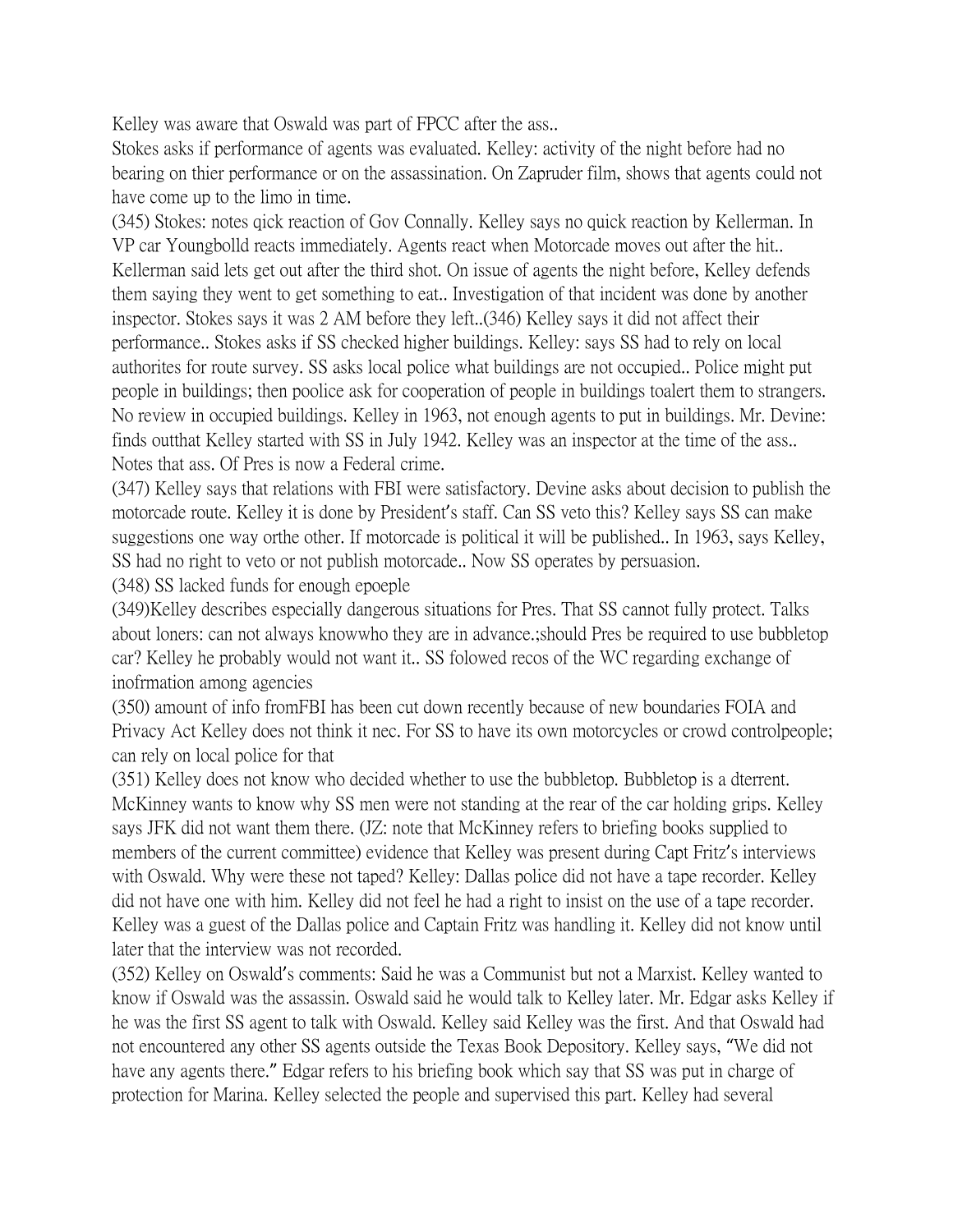discussions with Marina through a Russian speaking SS agent Gopadze. Marina was afraid of being attacked by the government without being specific

(353) was there ever a meeting where all investigative agencies met together to pursue a specific plan. Kelley says no. Kelley says he talked with Malley about what was coimng into SS from the streets or field offices.. FBI took over the invest. And everyone understood that. On contingency plans: Kekkey says the only plan is to get out of danger.. Procedure: agents to surround the Pres. If in a vehicle; vehicle moved out. In 1963, there had been no practice in geting out of situations; not so sophiticated about handling emergencies.. Kelley blames all this on lack of resources and never on his own casual planning.

(354) Kelley: in 1963, agents did have instructions on where to stand if the car stops and where to go whenthe car ismoving. In 1963, agents had no particular training in identifying different types of gunshots. They were trained in the use of firearms.. Mr. Sawyer surprised that no policeman was stationed at the grassy knoll area. (Before this comment, I should add that Kelley was extrelemy defensive about the slow recation time of the agents in themotorcade and refused to tolerate any more questions about the 7 or 8 seconds during which Connally recated but the agents just sat.

(355) Kelley's comment about the grassy knoll. First there were several dangerous areas like that along the parade rouet . There were some police in the area. "There was nobody on the grassy knoll. There were some police in the area of Dealey Plaza as it went into the underpass." Kelley: SS did not fail in its pre ass investigation. SS had no info on Oswald; other agencies had info on him.. Can not predict when a loner will become an assassin. Cannot totally protect the Pres.

(356) Kelley complains that SS is receiving much less info from FBI.(JZ: is this not an ironic ending? Kelley wants more clandestine info from FBI, an activity Congress told them to stop it, i.e. clandestine spying. All the clandestine spying had not prevented sharing of info from SS to FBI no connection between Oswald and the Cubans.)

## TESTIMONY OF THOMAS KELLEY VOL III

pp. 323-329 organizational chart of Secret Service (Nov. 1963); circumstances of Kelley's interrogation of Oswald; Secret Service had no prior information on Oswald; agents drinking the night before the assassination did not violate any rules; driver of

President's limosine had no formal training in evasive driving

pp. 329-337 threats received by Secret Service prior to the assassination involved Chicago Cubans, Cubans in Miami, and white right-wing groups; Secret Service evaluates intelligence gathered by other agencies; Secret Service in charge of interrogating Marina Oswald; Secret Service decided there was no plot to kill the President; Secret Service policy on supplying information to Warren Commission; Secret Service made no connection between Milteer threat, Cuban threat, and Oswald

pp. 337-350 performance of agents at the moment of the assassination; FBI did not focus on Cuban conspiracy developed by Secret Service; according to Kelley, Secret Service did not hold anything back from the Warren Commission regarding Cuban threats; Secret Service policy on building checks along a motorcade route; Secret Service lacked resources for adequate protection;